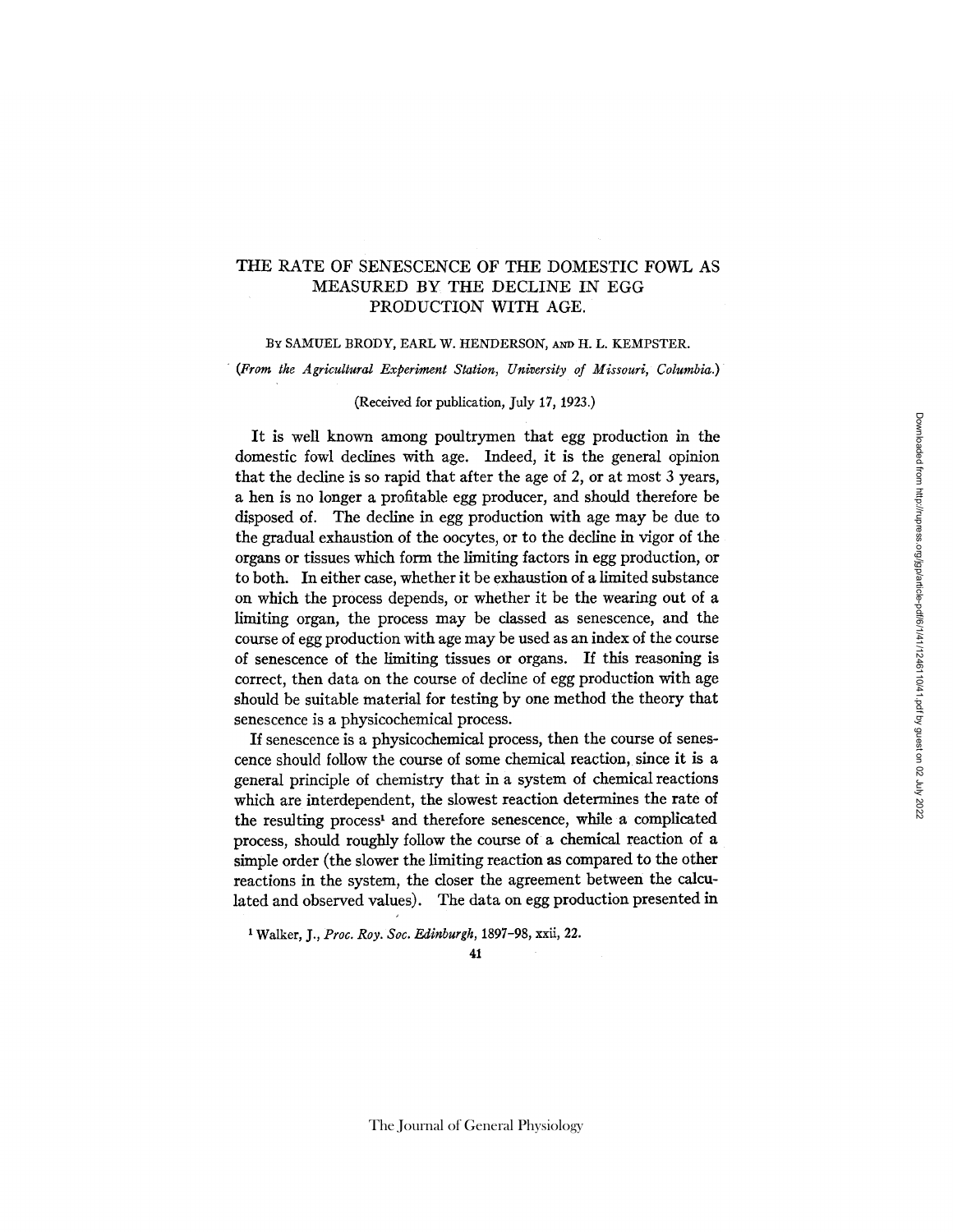Table I and Fig. 1 were analyzed from this standpoint and they were found to follow the course of the equation

$$
E_t = Ae^{-kt} \tag{1}
$$

in which  $E_t$  is the egg production during any age,  $t$ ,  $e$  is the base of natural logarithms, and  $A$  and  $K$  are constants. This equation indicates that each year's egg production is, regardless of age, the same per cent of the preceding year's production. Thus in Table I, if any value is

| B.<br>. .<br>ъ. |  |
|-----------------|--|
|-----------------|--|

| Age. | No. of birds included. | Egg production per year. (Nov. 1 to Nov. 1.) |              |
|------|------------------------|----------------------------------------------|--------------|
|      |                        | Observed.*                                   | Calculated.t |
| yrs. |                        |                                              |              |
|      | 222                    | 158                                          | 158.5        |
|      | 221                    | 140                                          | 140.1        |
|      | 222                    | 124                                          | 123.9        |
|      | 222                    | 110                                          | 109.6        |
|      | 193                    | 95                                           | 96.9         |
| 6    | 28                     | 89                                           | 85.7         |
|      | 27                     | 71                                           | 75.7         |
|      | 6                      | 63                                           | 67.0         |

*The Decline in Egg Production with Age in the Domestic Fowl.* 

\* The observed values are averages of two breeds and eight different groups of birds kept under different conditions of management. To save space in this general publication, the individual records, and their significance, are omitted,but they will probably be presented in a poultry journal.

† Calculated from the equation  $y = 179.2e^{-0.123t}$  in which y is the yearly egg production at the age, t. The egg production during any year is 88 per cent of the preceding year's production.

divided by the preceding value, the quotient is always .88, that is each year's production is 88 per cent of the preceding year's production. In other words, the percentage decline of egg production with age is constant, or exponential, and the course of senescence of the limiting tissues or organs involved in egg production, may therefore be said to follow an exponential law.

This exponential law represented by equation (1) is the same as the law of monomolecular change in chemistry, thereby substantiating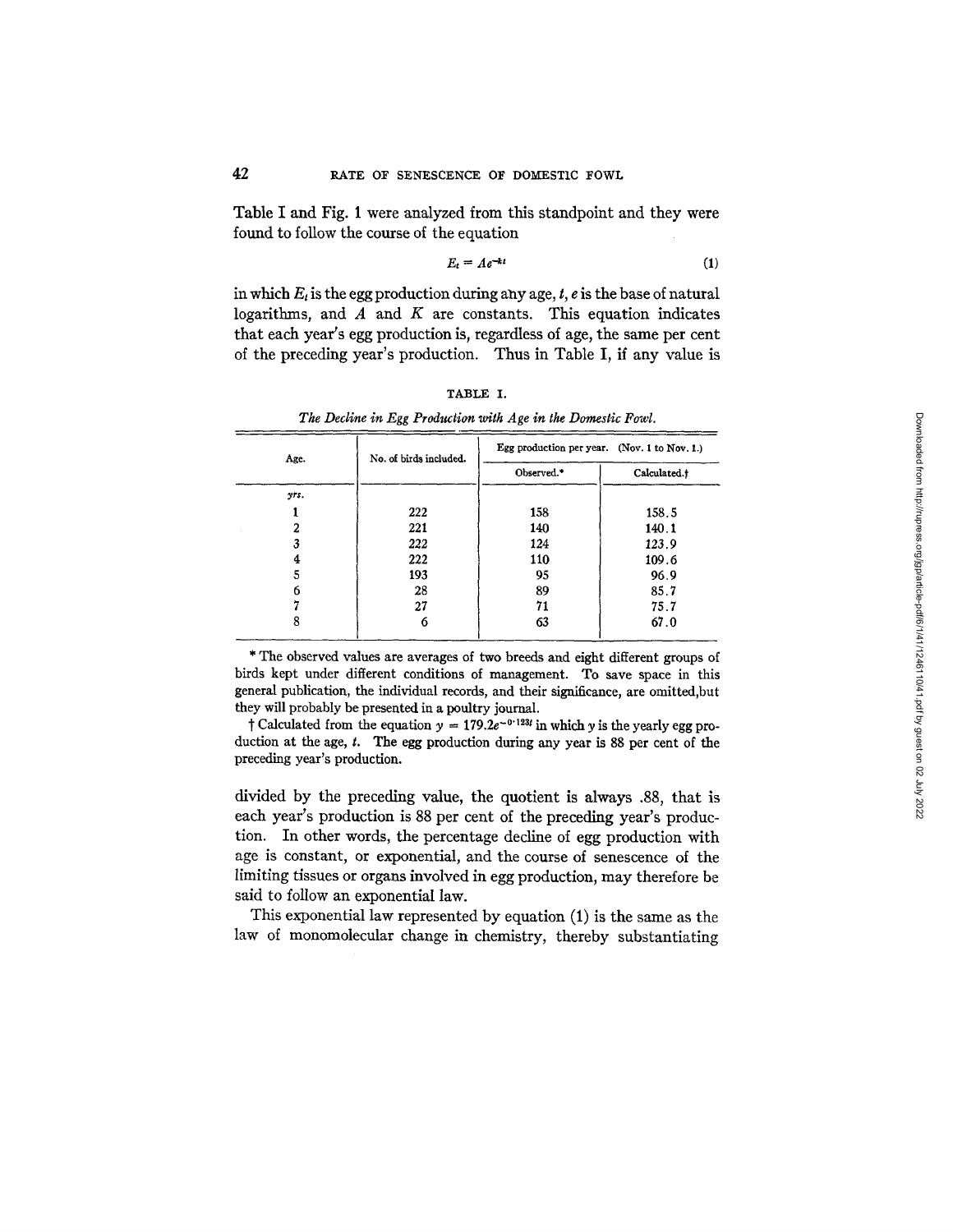the suggestion that "the natural duration of life would be in reality the time required to complete a chemical reaction or a series of chemical reactions resulting in the production of toxic compounds sufficient to kill or resulting in the destruction of necessary compounds."<sup>2</sup>

Equation (1) may also be used to throw some light concerning the particular factor that limits egg production. The total number of



FIO. 1. The decline in egg production with age in the domestic fowl plotted from the averages in Table I. The smooth line represents the computed values; the crosses represent the observed values. The observed values during the 7th and 8th years are not reliable due to the small number of individuals represented in the averages.

eggs the average fowl in Table I would lay if she lived long enough to allow the senescence reaction represented by equation (1) to go to completion would be the total number of eggs laid from the time laying begins  $(t = \frac{1}{2}$  year) to the time the senescence reaction is completed  $(t =$  infinity). This theoretical number of eggs can be found by

Loeb, J., *Scienl. Monthly,* 1919, ix, 578.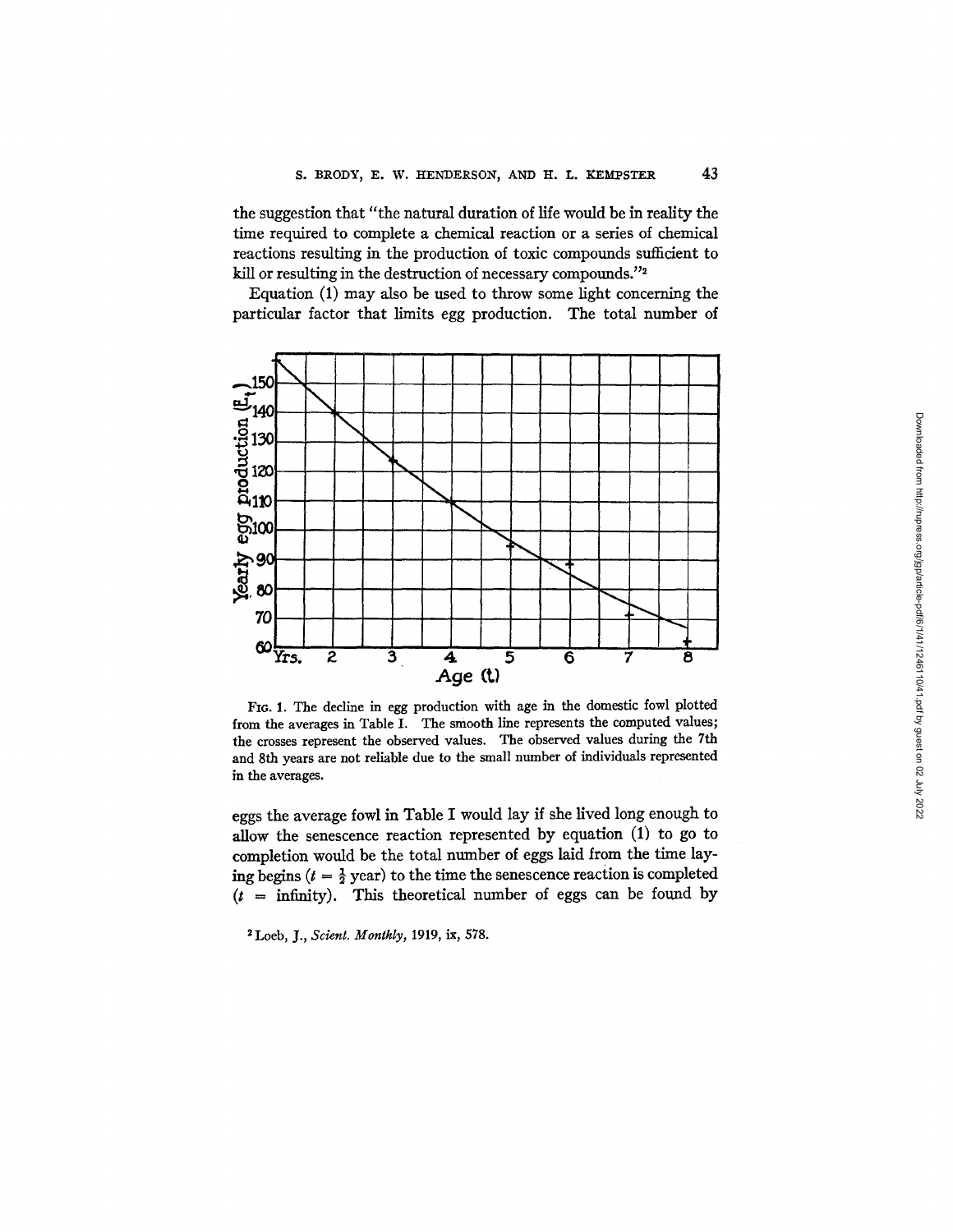integrating equation (1) between the limits of  $\frac{1}{2}$  year and infinity as follows:

$$
E = \int_{-\frac{1}{2}}^{\infty} Ae^{-kt} dt = \frac{a}{-k} \left[ -e^{-kt} \right]_{\frac{1}{2}}^{\infty} = \frac{179.2}{0.123} e^{-\frac{(0.123)}{2}} = 1369
$$

Now this total number of eggs, 1369, that the average hen in Table I can theoretically produce falls considerably below the number of oocytes found in the hen. Thus  $M$ . R. Curtis<sup>3</sup> found an average (in thirteen hens) of 1814 oocytesvisible to the naked eye. There must be many more not so visible.<sup>4</sup> This rather low value obtained from the equation as compared to the actual count seems to indicate that it is not the number of oocytesin the hen that limits the course of egg production, but rather the decline in vigor of some limiting organ or organs.

## SUMMARY.

Data are presented showing that the course of decline of egg production with age in the domestic fowl from the time laying begins up to and including 8 years follows an exponential law, that is, each year's egg production is a constant percentage of the preceding year's production (88 per cent in the group of fowl studied). Since the exponential law is the same as the law of monomolecular change in chemistry, and since the course of egg production with age may be taken as an index of the course of senescence of organs, or tissues limiting egg production, it is suggested that this exponential law of egg production substantiates the idea that senescence is a physicochemical process the course of which is limited by a chemical reaction. It is shown that the exhaustion of the oocytes is not likely to be the factor limiting the course of egg production.

There is a good deal of published data on egg production with age up to 4 years. We are not, however, acquainted with statistically significant data after this age. This scarcity of data after 4 years is due to the difficulty of keeping records of egg production after 4 years of birds whose "normal average expectation of life *at birth* is not substantially Downloaded from http://rupress.org/jgp/article-pdf/6/1/41/1246110/41.pdf by guest on 02 July 2022 Downloaded from http://rupress.org/jgp/article-pdf/6/1/41/1246110/41.pdf by guest on 02 July 2022

Curtis, M. R., Quoted by Pearl in *Maine Agric. Exp. Station, Bull. 205,* 1912.

<sup>4</sup> Pearl, R., *Maine Agric. Exp. Station, Bull. 205,* 1912.